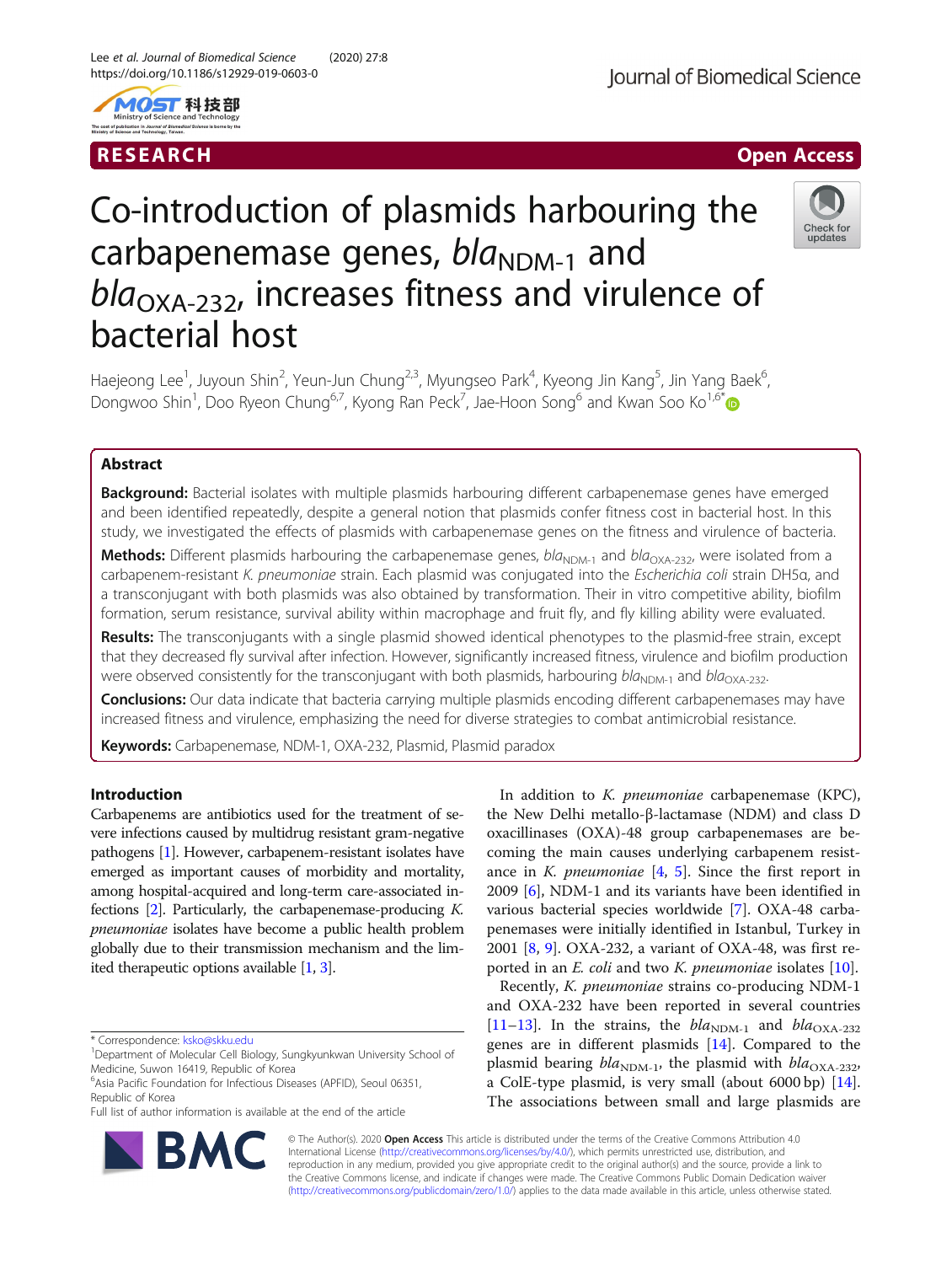common across a wide range of bacterial phyla [\[15](#page-7-0)]. Hence, positive epistasis between co-infecting plasmids minimizes the cost associated with carrying multiple plasmids in bacterial populations [[15\]](#page-7-0).

In this study, we investigated the contributions of the single or dual presence of plasmids bearing  $bla_{NDM-1}$ and  $bla_{\text{OXA-232}}$  on the fitness and virulence in bacteria, using the plasmids from a K. pneumoniae strain isolated from the blood sample of a patient in a Korean hospital.

## Materials and methods

## Bacterial strains and plasmids

A K. pneumoniae strain, M5, co-producing NDM-1 and OXA-232 was obtained from the blood sample of a patient, a 53-year-old man, who underwent liver transplantation for hepatocellular carcinoma, in Samsung Medical Centre (Seoul, South Korea). The strain M5 belongs to sequence type 14. Three plasmids with sizes of 253 kb (pKPM501), 250 kb (pM5\_NDM), and 6 kb (pM5\_OXA) were identified. The whole sequences were determined through next-generation sequencing method with PacBio RSII platform and de novo assembly was done with bioinformatics softwares (HGAP3, FALCON, and CANU) [[16](#page-7-0)]. The plasmids containing  $bla_{NDM-1}$ (pM5\_NDM) and  $bla_{\text{OXA-232}}$  (pM5\_OXA) were transferred from the K. pneumoniae isolate M5 to the streptomycin-resistant (STR<sup>R</sup>) *E. coli* DH5α as a recipient. Conjugation mixtures were incubated overnight at 37 °C and plated on selective agar, resulting in two transconjugants, namely, DH5α::pM5\_NDM and DH5α:: pM5\_OXA. Next, pM5\_OXA was extracted from the transconjugant DH5α::pM5\_OXA using a Qiagen Plasmid Mini kit (Qiagen, Hilden, Germany) and transformed into DH5α::pM5\_NDM by electroporation [\[17](#page-7-0)], resulting in a transconjugant having two plasmids concurrently, DH5α::pM5\_NDM + pM5\_OXA. The three successful transconjugants, namely, DH5α::pM5\_NDM, DH5α::pM5\_OXA, and DH5α::pM5\_NDM + pM5\_OXA, were selected by plating onto MacConkey agar containing 0.25 mg/L of meropenem and 200 mg/L of streptomycin, and further confirmed by PCR with the primers for  $bla_{NDM-1}$  (forward, 5'-GGTTTGGCGATCTGGTTT TC-3′ and reverse, 5′-CGGAATGGCTCATCACGATC-3<sup>'</sup>) and  $bla_{\text{OXA-232}}$  (forward, 5'- GGCTGTGTTTTTGG TGGCAT-3′ and reverse, 5′-CGGTCAGCATGGCT TGTTTC-3′). In addition, we confirmed the absence of IncFIB plasmid with  $bla_{\text{CTX-M-15}}$  by PCR with the primers (forward, 5′-GCTGTCGCCCAATGCTTTAC-3′ and reverse, 5′-GGCGGACGTACAGCAAAAAC-3′).

## Antimicrobial susceptibility testing

The minimum inhibitory concentrations (MICs) of 12 antimicrobial agents including imipenem, meropenem, cefotaxime, ceftazidime, ampicillin, gentamicin, amikacin,

ciprofloxacin, tetracycline, trimethoprim-sulfamethoxazole, piperacillin-tazobactam, and colistin were determined using a broth microdilution method following the Clinical and Laboratory Standards Institute (CLSI) guidelines [[18](#page-7-0)]. E. coli ATCC 25922 and Pseudomonas aeruginosa ATCC 27853 were used as controls. All the tests were performed in duplicate, and each test included three biological replicates per strain.

## Competition assay

To assess the impact of the plasmids on bacterial fitness, we determined the relative fitness of the transconjugants against the *E. coli* strain DH5 $\alpha$ . The competition assay was performed using a previously described method, with slight modifications [[19\]](#page-7-0). The overnight cultures of the *E. coli* strain DH5 $α$  and one of the three transconjugants were inoculated to obtain a 0.5 McFarland standard and mixed at a 1:1 ratio in 10 mL of LB both, and incubated at 37 °C for 24 h with shaking. The number of cells for each strain was determined by spreading serial 10-fold dilutions onto LB agar plates with or without 0.25 mg/L imipenem. The competition index (CI) was defined as the ratio of carbapenem-nonsusceptible transconjugant colony forming units (CFUs) to the E. coli strain DH5α CFUs. Five independent competition experiments were performed.

## Biofilm formation assay

To measure the biofilm formation, 96-well microtiter plate assays were performed with crystal violet assay as described previously [\[20\]](#page-7-0), with minor modifications. Briefly, the overnight bacterial cultures were diluted 1: 100 in 10 mL of fresh LB medium and incubated until the bacterial suspension reached an  $OD_{600}$  of 0.5. Two hundred millilitres of the adjusted bacterial cultures were transferred to 96-well polystyrene microtiter plates and were incubated for 24 h at 37 °C. The cells were washed twice with phosphate-buffered saline (PBS) and stained with 1% crystal violet for 20 min at room temperature. The wells were dried and the bound dye was solubilized with 200 μL of 95% ethanol and quantified by measuring the absorbance at 600 nm. A well containing sterile LB without bacteria served as the negative control. Each experiment was performed in duplicate and repeated five times.

## Serum resistance assay

The serum resistance assays were performed as de-scribed previously [\[21](#page-7-0)]. Bacterial cultures were grown to mid-log phase ( $OD_{600}$  of 0.5). Then, 1-mL aliquots of the cultures were washed and resuspended with PBS. Then, 100 μL of the bacterial suspensions were added and mixed with 900 μL of PBS containing 20% normal human serum (NHS, Innovative Research, MI, USA),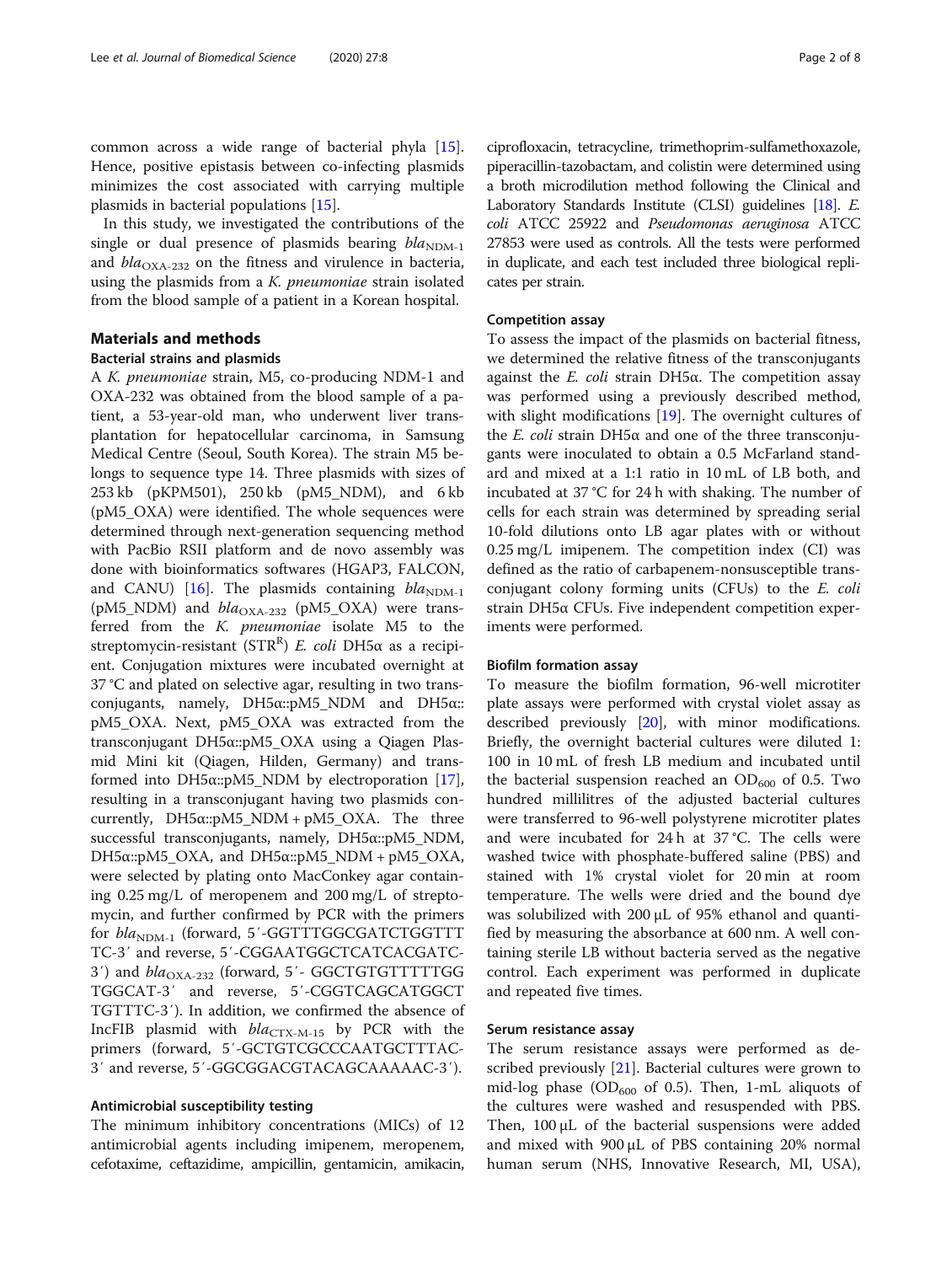and the mixtures were incubated at 37 °C for 3 h with shaking. The number of surviving bacteria was determined by plating serial dilutions on agar plates and incubating at 37 °C overnight. Heat-inactivated human serum (HIS) was used as a control for determining the bactericidal effect of NHS. The survival rate was calculated as the ratio of the CFUs in the NHS to the CFUs in a bacterial suspension with HIS. All the experiments were performed five times and the results are expressed as survival percentage.

## Survival inside macrophages

Intra-macrophage survival assays were conducted with the macrophage-like cell line J774 A.1 as described elsewhere [\[22\]](#page-7-0) with slight modifications. Macrophage cells were grown in Dulbecco's modified Eagle's medium (DMEM, Welgene) supplemented with 10% fetal bovine serum (FBS, Gibco) and 1% antibiotic-antimycotic solution (Thermo). A monolayer of  $1 \times 10^6$  J774A.1 cells was prepared in a 24-well tissue culture plate. After the cells were washed with Dulbecco's phosphate buffered saline (DPBS, Welgene) and incubated in DMEM with FBS for 1 h, the overnight incubated bacterial cells were added at a ratio of 20 bacteria per macrophage (MOI 20). The cells were incubated for 30 min at 37 °C to permit phagocytosis and the free bacteria were removed by three washes with DPBS. Then, the cells were incubated for 1 h in the pre-warmed medium supplemented with 150 μg of gentamicin/mL to kill extracellular bacteria, and the wells were washed and incubated in the medium with 15 μg of gentamicin/mL. For the 0-h timepoint sample, the wells were washed and treated immediately by aspirating the medium and adding 500 μL of 1% Triton X-100 and 500 μL of DPBS. For the 4-h and 20-h time point samples, Triton X-100 was added at the desired time points. The content of each well was then diluted in DPBS and appropriate dilutions were plated on LB agar containing appropriate antibiotics. The percentage survival was obtained by dividing the number of bacteria recovered after 4 h and 20 h, by the number of bacteria present at time 0 and multiplying by 100. All the experiments were performed in duplicate.

## Drosophila melanogaster (fruit fly) infection

Fly infection was performed by the thoracic needle pricking method as described [[21,](#page-7-0) [23\]](#page-7-0), with minor modifications. Briefly, D. melanogaster Canton Special was cultured on standard cornmeal agar medium at 26 °C. Fifteen female flies 3 to 5 days old were infected with bacterial cultures at  $OD_{600} = 0.5$  with ultra-fine needle (BD Bioscience). A pure PBS injection was used as a negative control and the fly mortality was monitored for up to 72 h post-infection. For quantification of viable bacteria, the infected flies were collected at 48 h postinfection, anesthetized with  $CO<sub>2</sub>$ , and three flies per bacterial isolate were individually ground in 100 μL of PBS with a Teflon pestle. Each resulting homogenate was serially diluted and plated onto LB agar containing appropriate antibiotics. The plates were incubated at 37 °C for 24 h and the number of CFU per fly was counted. Each experiment was performed four times.

## Statistical analyses

Statistical analyses were performed using Prism version 3.00 for Windows (GraphPad Software, San Diego, CA). The differences were assessed using the Student's t-test, the one-way ANOVA with Tukey multiple comparisons test, and nonparametric Kruskal-Wallis test followed by Dunnett's multiple comparison test. P value of less than 0.05 was considered statistically significant ( $P < 0.05$ ; \*\*,  $P < 0.001$ ; \*\*\*,  $P < 0.0001$ ).

## Accession numbers

The annotated sequences of pKPM501, pM5\_NDM, and pM5\_OXA have been submitted to the GenBank nucleotide sequence database (GenBank accession numbers CP031735, CP031736, and CP031737, respectively).

## Results

## Genetic characteristics of plasmids

The whole genome of strain M5 was sequenced using the PacBio RSII system, which identified 5,374,875 bp in the chromosome and three plasmids (pKPM501, IncFIB, 253,531 bp; pM5\_NDM, IncHI/B, 250,351 bp; pM5\_ OXA, ColKP3, 6141 bp). The  $bla_{\text{NDM-1}}$  and  $bla_{\text{OXA-232}}$ carbapenemase genes were in two different plasmids, which were named as pM5\_NDM and pM5\_OXA. The G + C content of pM5\_NDM was 46.4% and pM5\_OXA was 52.2%. Their complete sequences were 250,351 bp and 6141 bp in length, with 283 and 7 coding genes, respectively (Table [1\)](#page-3-0). Another plasmid, pKPM501, was 253,531 bp in length and had a  $G + C$  content of 51.2%, with 269 coding genes. While pM5\_NDM bearing the  $bla<sub>NDM-1</sub>$  gene also harboured additional antimicrobial resistance genes listed in Table [1,](#page-3-0) no other antimicrobial resistance gene except for the  $bla_{\text{OXA-232}}$  was identified in the smallest plasmid,  $pM5_OXA$ .  $bla_{CTX-M-15}$ , an extended-spectrum β-lactamase gene, was identified in pKPM501.

## Antimicrobial resistance

MICs of the transconjugants, a recipient, and their host strain were evaluated. The donor *K. pneumoniae* strain M5 co-producing NDM-1 and OXA-232 was not susceptible to most antibiotics except colistin (Table [2\)](#page-3-0). As expected, the introduction of  $bla_{\text{NDM-1}}$  and  $bla_{\text{OXA-232}}$ genes in E. coli DH5α conferred decreased susceptibility to carbapenems (imipenem and meropenem) (Table [2](#page-3-0)).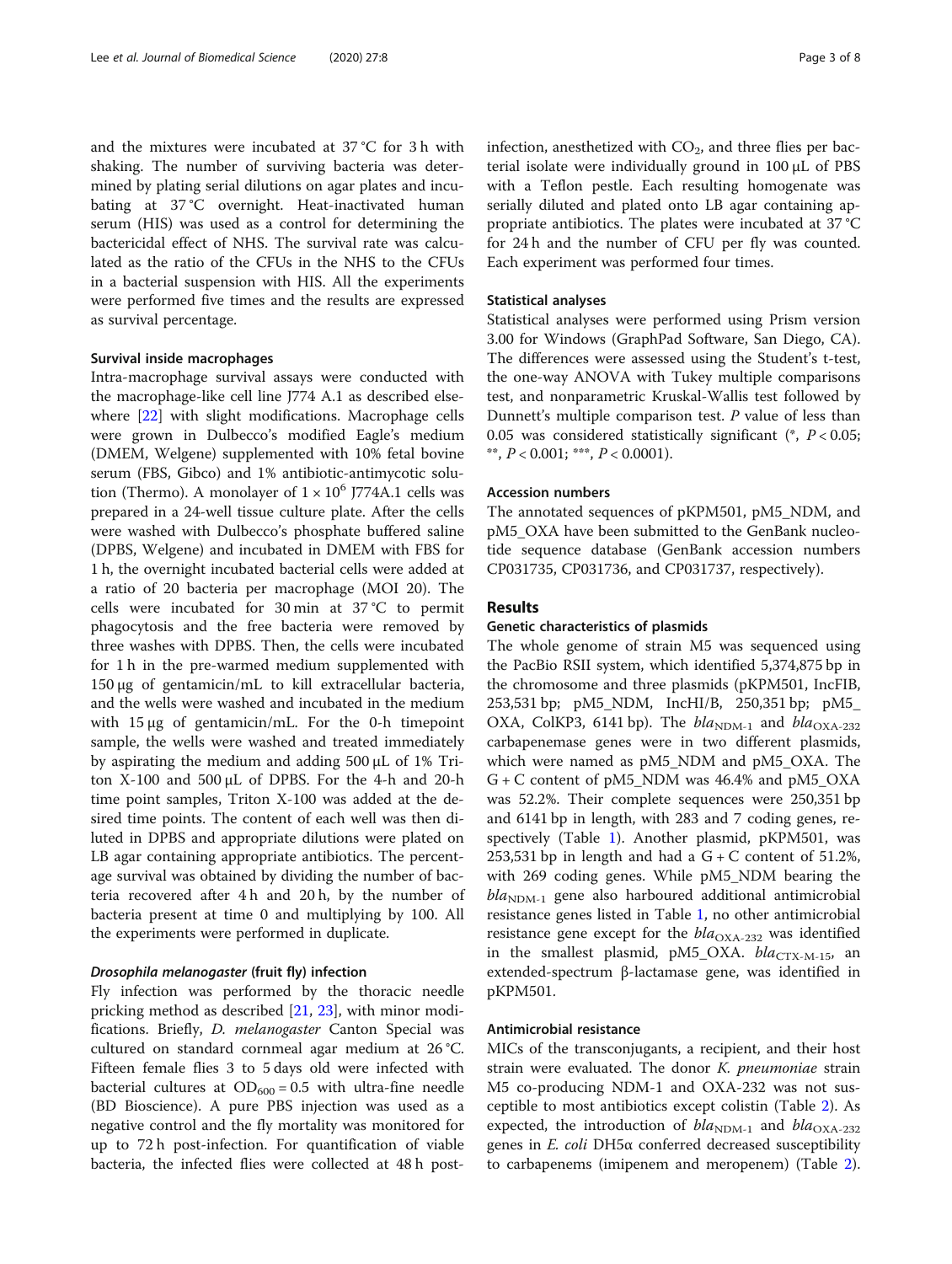<span id="page-3-0"></span>Table 1 The genetic features of the chromosome and three plasmids in the K. pneumoniae strain M5

|                                | Chromosome                                                                                                 | pKPM501                                                                                                               | pM5 NDM                                                                                                                                | pM5 OXA                    |  |
|--------------------------------|------------------------------------------------------------------------------------------------------------|-----------------------------------------------------------------------------------------------------------------------|----------------------------------------------------------------------------------------------------------------------------------------|----------------------------|--|
| Size (bp)                      | 5,374,875                                                                                                  | 253,531                                                                                                               | 250,351                                                                                                                                | 6141                       |  |
| GC %                           | 57.4                                                                                                       | 51.2                                                                                                                  | 46.4                                                                                                                                   | 52.2                       |  |
| Plasmid Inc. group             | $\equiv$                                                                                                   | IncFIB                                                                                                                | IncHI/B                                                                                                                                | ColKP3                     |  |
| Coding sequences               | 4905                                                                                                       | 269                                                                                                                   | 283                                                                                                                                    | 7                          |  |
| Antimicrobial resistance genes | $bla_{\rm OXA-1}$<br>$bla_{\rm SHV\text{-}28}$<br>$aac(6')$ -lb-cr<br>ogxB, ogxA<br>fosA<br>catB4<br>dfrA1 | $bla$ <sub>TFM-1</sub><br>bla $_{\rm CTX\text{-}M\text{-}15}$<br>$aac(6')$ -lb<br>$aac(6')$ -lb-cr<br>catA1<br>dfrA14 | $blaNDM-1$<br>$bla_{\text{OXA-1}}$<br>$aph(3')$ -Via<br>armA, aadA2<br>aac(6')lb-cr<br>catB4<br>dfrA12<br>$mph(E)$ , $msr(E)$<br>sul 1 | $bla_{\rm OXA\text{-}232}$ |  |

However, the carbapenem MICs in the transconjugants did not reach to the level of the donor. Particularly, DH5α::pM5\_OXA showed imipenem and meropenem MICs of 1 mg/L and 0.25 mg/L, respectively. Moreover, the additional introduction of pM5\_OXA into DH5α:: pM5\_NDM, resulting in a transconjugant with dual plasmids, did not increase the carbapenem MICs. Specifically, the imipenem MIC of  $DH5\alpha::pNDM1 + pOXA232$ was identical to that of DH5α::pNDM1 and the meropenem MIC increased two-fold, from 0.5 mg/L to 1 mg/L, which corresponds to susceptible category.

DH5α::pM5\_NDM and DH5α::pM5\_NDM + pM5\_OXA were also resistant to cefotaxime, ceftazidime, ampicillin, gentamicin, amikacin, trimethoprim-sulfamethoxazole, and piperacillin-tazobactam, but susceptible to the other antibiotics including ciprofloxacin, tetracycline, and colistin. DH5α::pM5\_OXA was susceptible to most antibiotics except ampicillin and piperacillin-tazobactam.

## In vitro fitness

To investigate whether the propagation of plasmids harbouring  $bla_{\text{NDM-1}}$  and  $bla_{\text{OXA-232}}$  exhibit a fitness defect compared to the plasmid-free recipient strain, in vitro competition experiments were performed. In the media without antibiotics, the three plasmid-carrying transconjugants

competed with the plasmid-free  $E$ . coli strain DH5α (Fig. [1](#page-4-0)). The transconjugants with single plasmid (DH5α::pM5\_ NDM and DH5α::pM5\_OXA) showed CI values of less than 1. The transconjugant with both the plasmids, DH5α:: pM5\_NDM + pM5\_OXA, outcompeted the plasmid-free strain DH5 $\alpha$  (P < 0.0001) when analyzed with two tailed Student's t-test, showing a mean CI value of 9.95.

## Biofilm formation and serum resistance

We performed biofilm formation assays on the recipient strain and three transconjugants (Fig. [2](#page-4-0)a). The transconjugant with pM5 NDM (DH5 $\alpha$ ::pM5 NDM) or pM5 OXA (DH5α::pM5\_OXA) showed no difference in biofilm formation from the plasmid-free recipient strain DH5α. However, the transconjugant with both the plasmids formed significantly more biofilm compared to the plasmid-free recipient and two transconjugants containing single plasmid when analyzed with the one-way ANOVA with Tukey multiple comparisons test.

Survival rates of the recipient strain and the transconjugants were evaluated in the presence of NHS over a 3 h period (Fig. [2b](#page-4-0)). DH5α::pM5\_NDM and DH5α::pM5\_ OXA showed no increase in the survival rates against human serum compared with the plasmid-free recipient

**Table 2** Antimicrobial susceptibility profiles of the K. pneumoniae and E. coli strains used in this study

| <b>Strain</b>                | MIC (mg/L) (antimicrobial susceptibility category) <sup>a, b</sup> |            |                                |           |           |           |                                |           |        |                 |               |          |
|------------------------------|--------------------------------------------------------------------|------------|--------------------------------|-----------|-----------|-----------|--------------------------------|-----------|--------|-----------------|---------------|----------|
|                              | IMI                                                                | <b>MRP</b> | CTX                            | CA7       | AMP       | gen       | AMK                            | $\bigcap$ | TFT    | <b>SXT</b>      | PЛ            |          |
| Donor (K. pneumoniae M5)     | $>64$ (R)                                                          |            | $>64$ (R) $>128$ (R) $>64$ (R) |           |           |           | $>64$ (R) $>64$ (R) $>128$ (R) | $>64$ (R) | 8 (l)  | $>$ 32/608 (R)  | $> 256/4$ (R) | 0.5(S)   |
| Recipient (E. coli DH5a)     | 0.125(S)                                                           | 0.06(S)    | 0.125(S)                       | 0.5(S)    | 4(S)      | 1(S)      | 4(S)                           | 0.06(S)   | 0.5(S) | $0.25/4.75$ (S) | $4/4$ (S)     | 0.06(S)  |
| DH5a::pM5 NDM                | 4 (R)                                                              | 0.5(S)     | $>128$ (R)                     | $>64$ (R) | $>64$ (R) | $>64$ (R) | $>128$ (R)                     | 0.06(S)   | 0.5(S) | $>32/608$ (R)   | $> 256/4$ (R) | 0.125(S) |
| DH5a::pM5 OXA                | (S)                                                                | $0.25$ (S) | 4(S)                           | 0.5(S)    | $>64$ (R) | 4 (S)     | 16 $(S)$                       | 0.06(S)   | 0.5(S) | $2/38$ (S)      | $> 256/4$ (R) | 0.06(S)  |
| DH5a::pM5 NDM<br>$+$ pM5_OXA | 4(R)                                                               | 1 (S)      | $>128$ (R)                     | $>64$ (R) | $>64$ (R) |           | $>64$ (R) $>128$ (R)           | 0.06(S)   | 0.5(S) | $>$ 32/608 (R)  | $> 256/4$ (R) | 0.06(S)  |

a<br>MVI imipenem, MRP meropenem, CTX cefotaxime, CAZ ceftazidime, AMP ampicillin, GEN gentamicin, AMK amikacin, CIP ciprofloxacin, TET tetracycline, SXT trimethoprim-sulfamethoxazole, P/T piperacillin-tazobactam, CL colistin

 ${}^{b}R$  resistant, *l* intermediate-resistant, *S* susceptible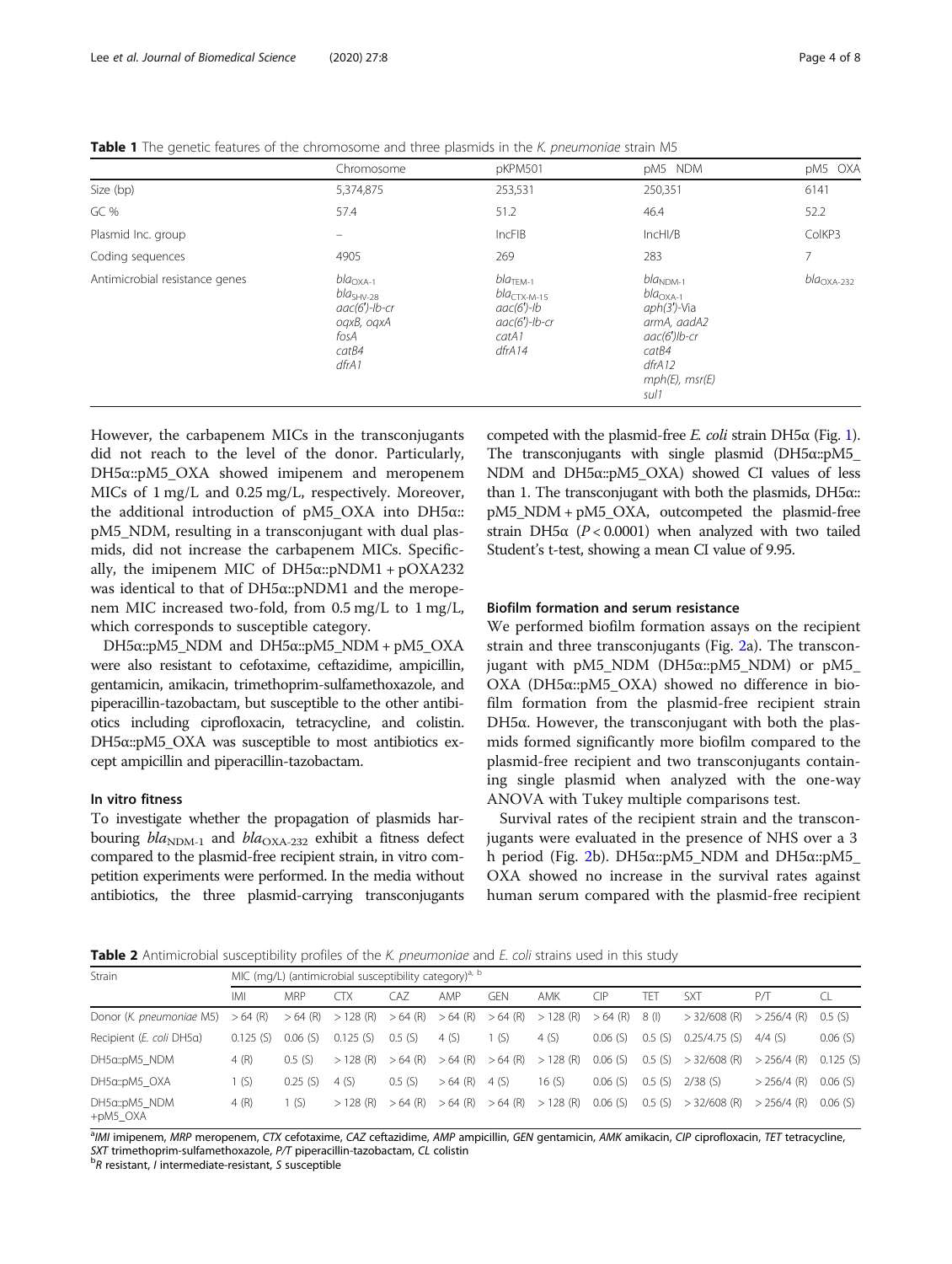strain DH5α. Only the transconjugant with both the plasmids, DH5α::pM5\_NDM + pM5\_OXA, exhibited a significantly higher survival rate against human serum than all the other strains (one-way ANOVA with Tukey multiple comparisons test,  $P < 0.05$ ).

A

OD<sub>600</sub> absorbance

 $0.5$ 

 $0.4$ 

 $0.3$ 

 $0.2$ 

 $0.1$ 

 $0<sub>0</sub>$ 

Oxxiso

## Macrophage and fruit fly infection

Survival of plasmid-carrying transconjugants inside macrophage was evaluated (Fig. [3a](#page-5-0)). In the intramacrophage survival assay, the number of bacteria recovered after 4 h of infection (T4) did not differ among the four strains (one-way ANOVA,  $P > 0.05$ ). However, after 20 h of infection (T20), DH5α::pM5\_NDM and DH5α::  $pM5$  OXA, as well as DH5α, did not multiply in macrophage, but the survival rate of DH5 $\alpha$ ::pM5\_NDM + pM5\_ OXA was significantly higher (one-way ANOVA with Tukey multiple comparisons test, P, 0.0011).

We examined the survival rates of *D. melanogaster* against E. coli infections (Fig. [3b](#page-5-0)). The transconjugants with a single plasmid showed increased fly killing ability compared to the plasmid-free recipient strain DH5α and the transconjugant with both the plasmids (DH5α::pM5\_ NDM + pM5\_OXA) showed a further increase in fly killing ability than those with a single plasmid. In addition, the number of viable bacteria isolates from flies after 48 h of infection was also measured (Fig. [3c](#page-5-0)). As in the experiment of fly killing, significantly more bacterial colonies survived in the flies infected with DH5α::pM5\_NDM + pM5\_OXA than the other strains (Kruskal-Wallis test followed by Dunnett's multiple comparison test,  $P < 0.05$ )

## **Discussion**

It has been considered that plasmids generally impose a fitness cost on their bacterial hosts and thus, it is expected that they would not be retained in the cell in the absence of selective pressure. However, many studies have shown that plasmids can persist in bacterial populations over the long term, even in the absence of positive selection, which is referred to as the 'plasmid



B

Survival rate (%)

200

150

100

50

 $\Omega$ 

DHISO

<span id="page-4-0"></span>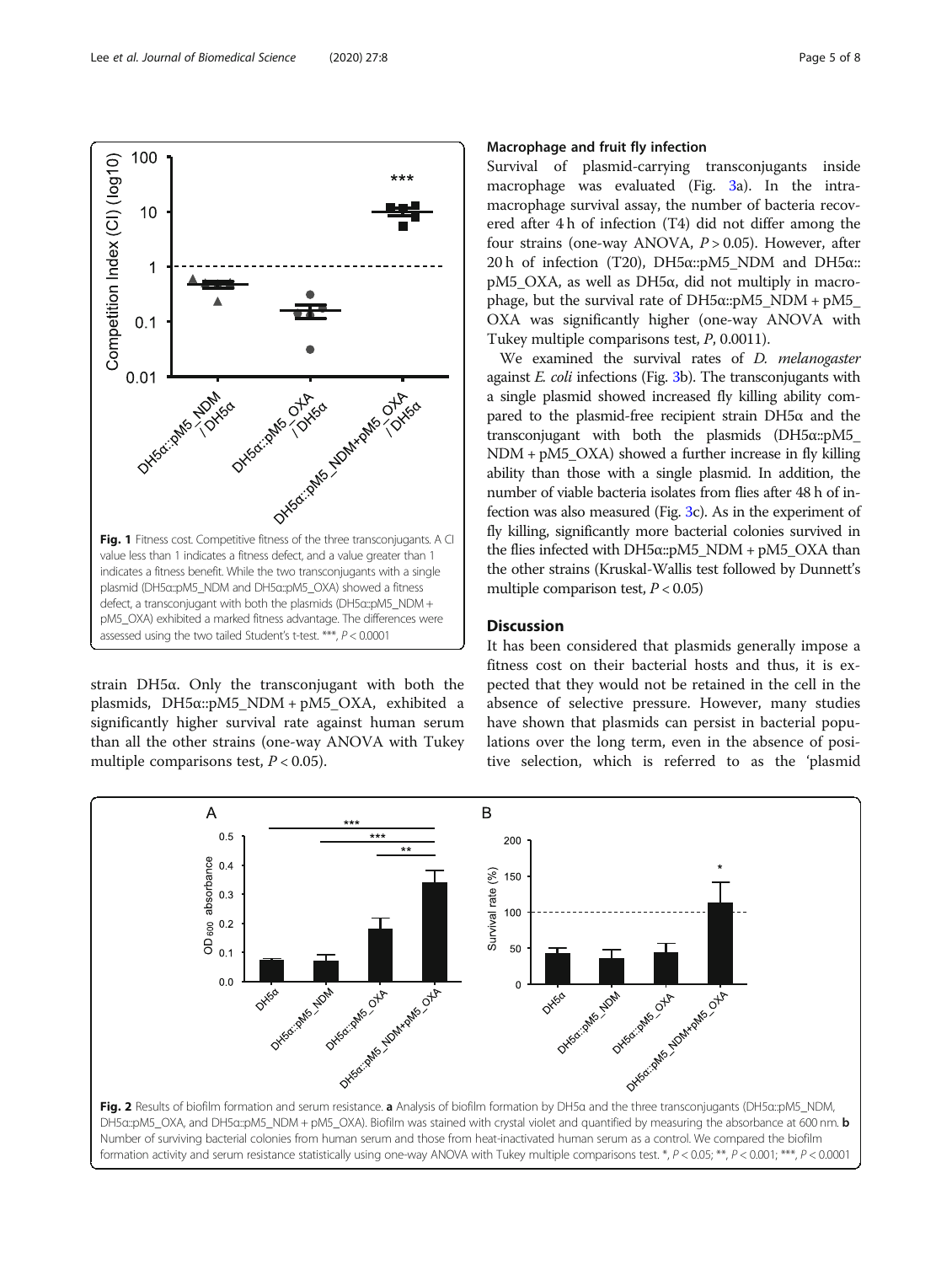<span id="page-5-0"></span>

paradox' [[24\]](#page-7-0). In this study, we showed that the simultaneous presence of two plasmids harbouring different carbapenemase genes increased the fitness and virulence of a bacterial host, although a single plasmid did not.

Each plasmid bearing a carbapenemase gene from a carbapenem-resistant K. pneumoniae strain, when introduced individually, did not increase the resistance level in E. coli to that in K. pneumoniae. The introduction of a plasmid harbouring  $bla_{\text{OXA-232}}$  did not impart carbapenem resistance comparable to that of the transconjugant with  $bla<sub>NDM-1</sub>$ . Previously, it was reported that the carbapenemase OXA-232 did not increase the MIC in E. coli transconjugants, as opposed to their effect in  $K$ . pneumoniae [[10](#page-7-0), [25](#page-7-0)]. Although the third plasmid, for example, a plasmid with  $bla_{\text{CTX-M-15}}$  in this study, may influence the fitness of the strain, this suggests that antibiotic resistance is determined by interactions between the resistance genes and bacterial host, and not by the existence of the resistance genes alone. In addition, it may also imply that the plasmid with carbapenemase gene can spread undetected, imparting resistance only under specific circumstances, such as in

certain bacterial species and upon permeability defects in certain isolates [\[25](#page-7-0)].

One of the most interesting results in this study is that the transconjugant with both the plasmids showed increased fitness and virulence traits. Although many studies have shown that a single plasmid may increase fitness or virulence of the bacterial host [[26](#page-7-0)–[31](#page-7-0)], the transconjugants with a single plasmid did not in most tests in our study with the exceptions of reducing fly survival. In a previous study, the introduction of only  $bla_{\text{NDM-1}}$  did not increase the virulence or cytotoxicity in  $E$ . coli and  $K$ . pneumoniae transconjugants  $[20]$  $[20]$ . However, the E. coli strain with both plasmids, harbouring  $bla_{\text{NDM-1}}$  and  $bla_{\text{OXA-232}}$  which were isolated from a carbapenem-resistant K. pneumoniae strain, exhibited higher in vitro competitive ability, biofilm formation, serum resistance, and survival ability within macrophage and fruit fly, compared to transconjugants with a single plasmid. In addition, the transconjugant with both plasmids showed higher ability to kill fruit fly than those with a single plasmid as well as the parental strain with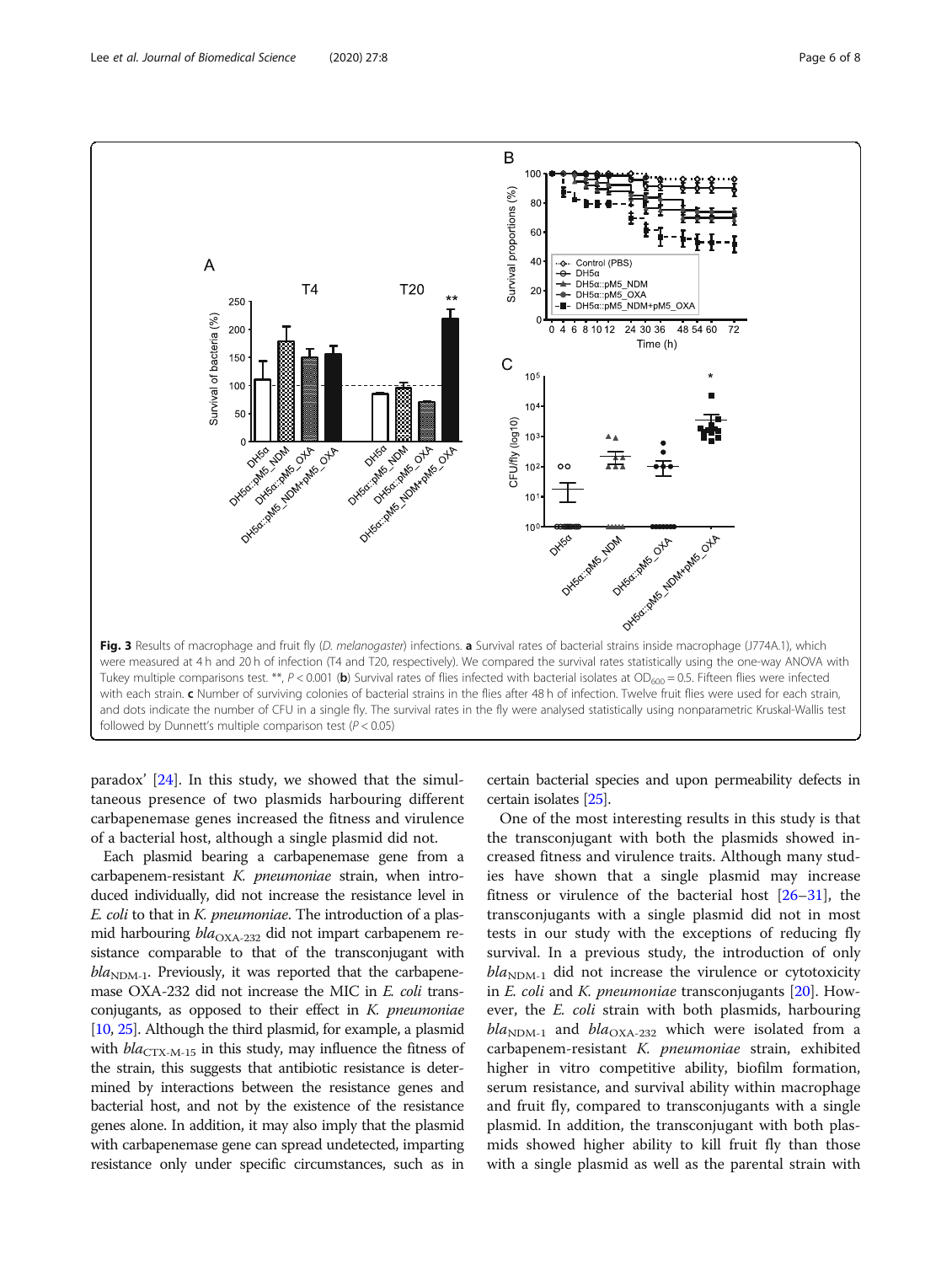<span id="page-6-0"></span>no plasmid. The high fitness and virulence of the bacterial strain with dual plasmids were consistent in all the experiments.

San Millan et al. [[15\]](#page-7-0) have shown that co-infection of a large plasmid and a small plasmid invokes positive epistasis, minimizing the cost associated with carrying multiple plasmids. In our study, pM5\_NDM is a relatively large plasmid (about 250 kb) and pM5\_OXA is a small one (about 6 kb), indicating that the positive epistasis between the two plasmids might occur. Although it is unknown which plasmid was introduced into the K. pneumoniae strain first and which plasmid was conjugated into the same strain later, our results suggest that the co-introduction of two plasmids harbouring carbapenemase genes can cause synergistic effect on the survival and spread of bacterial hosts.

In this study, it was not clear why the introduction of dual plasmids harbouring the carbapenemase genes increased the fitness and virulence. Several studies have shown transcriptional changes in the chromosomal and plasmid genes, and metabolites due to the introduction of plasmids [[30,](#page-7-0) [32,](#page-7-0) [33](#page-7-0)]. However, no general mechanism has been proposed, indicating that the fitness effects of plasmids may be due to complex interactions [\[34](#page-7-0)].

Strains carrying multiple plasmids are relatively common [\[15\]](#page-7-0). In nature, NDM-1 and OXA-232-co-producing isolates have been identified repeatedly [[11](#page-7-0), [12](#page-7-0), [35,](#page-7-0) [36\]](#page-7-0). In addition to  $bla_{\text{NDM-1}}$  and  $bla_{\text{OXA-232}}$ , many isolates with multiple plasmids harbouring other antibiotic resistance genes have been reported [\[37,](#page-7-0) [38](#page-7-0)]. In addition, specific genes in the plasmid for instance, adhesion factors for biofilm formation, may affect the traits of the strain with plasmid, but we did not reveal which genes of plasmids affect the fitness or virulence traits, which would be further study. Because the fitness impact caused by plasmids may vary widely with different plasmids [\[28\]](#page-7-0), the synergistic effect from the existence of dual plasmids bearing carbapenemase genes on survival, fitness, and virulence could not be generalized. However, our data suggest the possibility that bacterial strains with higher fitness and virulence traits would emerge and disseminate, due to the additional introduction of plasmid harbouring antibiotic resistance genes.

## Conclusions

A transconjugant with both plasmids harbouring  $bla_{\text{NDM-1}}$ and  $bla_{\text{OXA-232}}$ , which originated from a carbapenemresistant K. pneumoniae, exhibited increased fitness and virulent traits in terms of in vitro competition index, biofilm formation, in vitro serum resistance, survival within macrophage, and killing effect of *D. melanogaster* and survival within it. These data indicate that carbapenemaseproducing gram-negative pathogens may disseminate even in the absence of antibiotic pressure and may cause more severe infections, emphasizing the need for diverse strategies to combat antimicrobial resistance.

#### Abbreviations

CFU: colony forming unit; CI: competition index; CLSI: Clinical and Laboratory Standards Institute; DMEM: Dulbecco's modified Eagle's medium; FBS: fetal bovine serum; HIS: heat-inactivated human serum; KPC: Klebsiella pneumoniae carbapenemase; LB: Luria-Bertani; MIC: minimum inhibitory concentration; MOI: multiplicity of infection; NDM: New Delhi metallo-β-lactamase; NHS: norman human serum; OXA: oxacillinase; PBS: phosphate-buffered saline

#### Acknowledgements

The K. pneumoniae isolate included in this study was obtained from the Asian Bacterial Bank (ABB) of the Asia Pacific Foundation for Infectious Disease (APFID, Seoul, Korea).

#### Authors' contributions

HL, JS, and KSK designed the experiments. HL, JYB and MP performed the experiments. HL, JS, YJC, KGK, JYB and KSK analysed the data. DS, DRC, KRP and JHS provided resources and helped to design the experiments and to analyse the data. HL and KSK wrote the manuscript. All authors read and approved the final manuscript.

#### Funding

This research was supported by the Basic Science Research Program through the National Research Foundation of Korea (NRF), funded by the Ministry of Science and ICT (grant NRF-2019R1A2C2004879).

#### Availability of data and materials

All materials are available by the corresponding author.

#### Ethics approval and consent to participate Not applicable.

## Consent for publication

Not applicable.

## Competing interests

The authors declare that they have no competing interests.

#### Author details

<sup>1</sup>Department of Molecular Cell Biology, Sungkyunkwan University School of Medicine, Suwon 16419, Republic of Korea. <sup>2</sup> Department of Microbiology, College of Medicine, The Catholic University of Korea, Seoul 06591, Republic of Korea. <sup>3</sup> Precision Medicine Research Center, Integrated Research Center for Genome Polymorphism, College of Medicine, The Catholic University of Korea, Seoul 06591, Republic of Korea. <sup>4</sup>Department of Integrative Biotechnology, College of Biotechnology and Bioengineering, Sungkyunkwan University, Suwon 16419, South Korea. <sup>5</sup> Department of Anatomy and Cell Biology, Sungkyunkwan University School of Medicine, Suwon 16419, Republic of Korea. <sup>6</sup> Asia Pacific Foundation for Infectious Diseases (APFID), Seoul 06351, Republic of Korea. <sup>7</sup>Division of Infectious Diseases, Samsung Medical Center, Sungkyunkwan University School of Medicine, Seoul 06351, Republic of Korea.

#### Received: 28 August 2019 Accepted: 19 December 2019 Published online: 03 January 2020

## References

- 1. Nordmann P, Cuzon G, Naas T. The real threat of Klebsiella pneumoniae carbapenemase-producing bacteria. Lancet Infect Dis. 2009;9:228–36.
- 2. Munoz-Price LS, Poirel L, Bonomo RA, Schwaber MJ, Daikos GL, Cormican M, et al. Clinical epidemiology of the global expansion of Klebsiella pneumoniae carbapenemases. Lancet Infect Dis. 2013;13:785–96.
- 3. Kontopidou F, Giamarellou H, Katerelos P, Maragos A, Kioumis I, Trikka-Graphakos E, et al. Group for the study of KPC-producing Klebsiella pneumoniae infections in intensive care units. Infections caused by carbapenem-resistant Klebsiella pneumoniae among patients in intensive care units in Greece: a multi-centre study on clinical outcome and therapeutic options. Clin Microbiol Infect. 2014;20:O117–23.